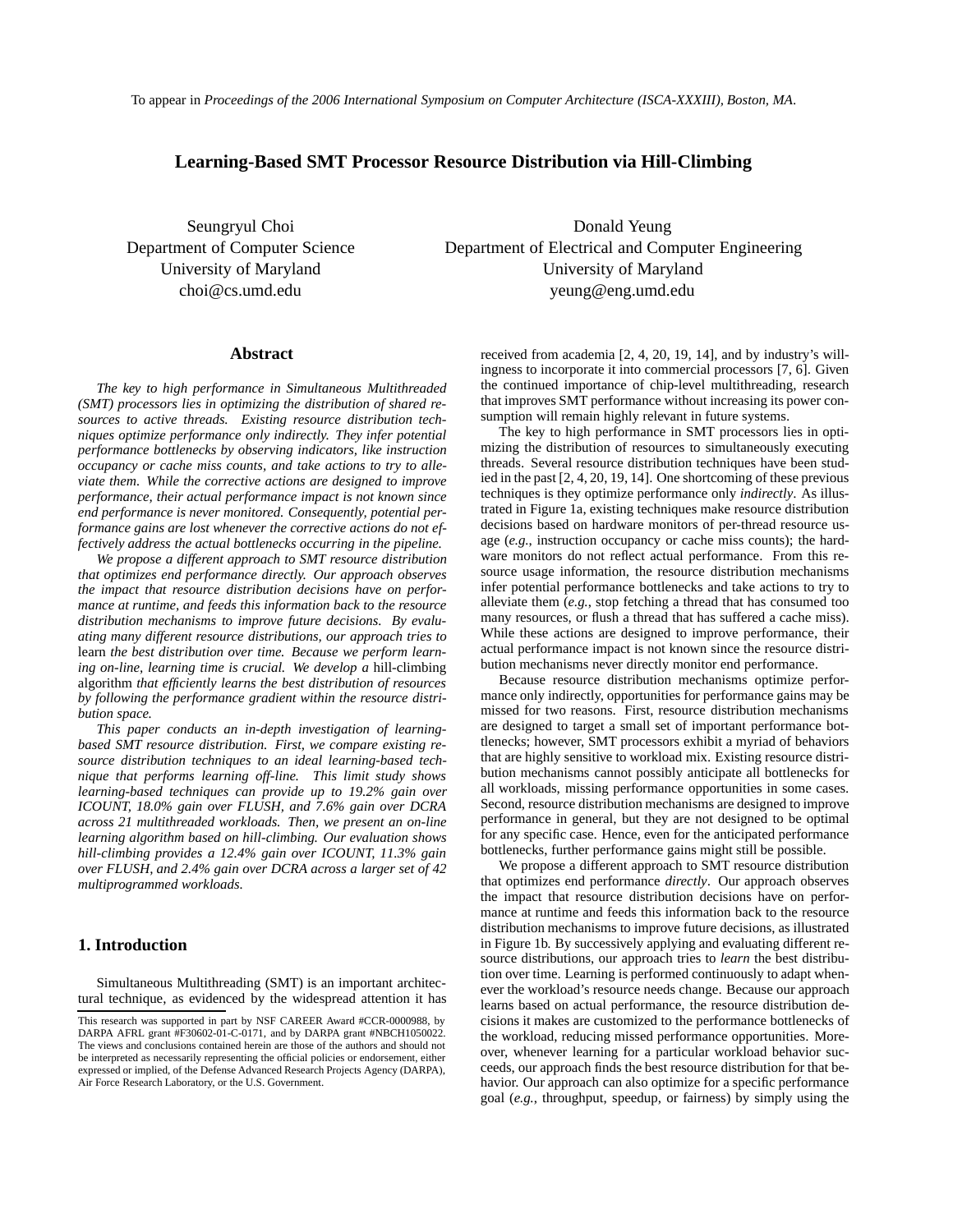

**Figure 1. (a) Existing resource distribution techniques optimize performance indirectly by making decisions based on hardware monitors only. (b) Learning-based resource distribution examines actual performance to learn the best resource distribution.**



**Figure 2. IPC of mesa, vortex, and fma3d during a 32K-cycle time interval as the fraction of resources distributed to each thread is varied. The X- and Y-axes show the resource distribution for mesa and vortex (fma3d receives the remaining resources). The arrow indicates the resource distribution with peak performance.**

appropriate performance metric for feedback.

Since we perform learning on-line, learning time is crucial to the success of our approach. A key observation enabling fast learning is that performance does not change randomly as a function of resource distribution; instead, the performance sensitivity is often "hill-shaped." For example, Figure 2 shows the performance of three applications–mesa, vortex, and fma3d–running simultaneously on an SMT processor during a time interval of 32K cycles. The graph plots IPC as the fraction of resources distributed to individual threads is varied. In the figure, performance follows a well-defined hill shape, with a clear performance peak. From our experience, many workloads exhibit such hill-shaped behavior. We exploit this behavior by using a *hill-climbing* algorithm to learn the best resource distribution. Because learning is guided by the slope of the hill, our hill-climbing algorithm reaches the best resource distribution after sampling only a small portion of the resource distribution space, thus leading to low learning times.

This paper investigates SMT resource distribution techniques that use hill-climbing to learn the best resource share. Specifically, we apply learning to dynamically distribute key SMT processor hardware structures across simultaneously executing threads. Our study begins by comparing an ideal off-line learning algorithm against existing techniques to quantify the best performance improvements that learning-based techniques can achieve. Our limit study reveals an ideal learning-based technique outperforms ICOUNT [20] by 19.2%, FLUSH [19] by 18.0%, and DCRA [2] by 7.6% on 21 multiprogrammed workloads, demonstrating there is significant room for learning to improve performance. Next, we present the hill-climbing algorithm for performing learning on-line. Our evaluation reveals hill-climbing provides an 12.4%, 11.3%, and 2.4% performance boost over ICOUNT, FLUSH, and DCRA, respectively, on a comprehensive set of 42 multiprogrammed workloads. Finally, we extend hill-climbing to perform learning based on program phases, and report our preliminary experience with this phase-based technique.

The rest of this paper is organized as follows. Section 2 discusses related work, and Section 3 studies the ideal learningbased technique. Next, Section 4 presents and evaluates our hillclimbing resource distribution technique, and Section 5 describes its extension. Finally, Section 6 concludes the paper.

### **2. Related Work**

Prior research has tried to boost SMT processor performance by improving the distribution of hardware resources to threads. One important approach is to optimize the selection of threads to fetch every cycle. ICOUNT [20] and FPG [10] are examples of such *SMT fetch policies*. These techniques monitor indicators of resource usage, such as resource occupancy (ICOUNT) or branch prediction accuracy (FPG). Every cycle, the threads using their resources most efficiently (*e.g.*, with low occupancy or few branch miss-predicts) are given fetch priority. By favoring fast threads, ICOUNT and FPG increase overall throughput.

Unfortunately, fetch policies do not effectively handle longlatency operations, especially cache-missing loads. Once a thread suffers a long-latency cache-missing load, continuing to fetch the thread clogs the pipeline with stalled instructions, preventing other threads that would otherwise gainfully use the resources from receiving them. Fetch policies like ICOUNT reduce, but do not stop, the fetch of stalled threads, so they cannot prevent resource clog. Several techniques address resource clog by explicitly limiting resource distribution to threads with long-latency memory operations. The first approach is to fetch-lock stalled threads. Techniques in this category differ in how they detect the stall condition. STALL [19] triggers fetch-lock when a load remains outstanding beyond some threshold number of cycles; DG [4] triggers fetch-lock when the number of cache-missing loads exceeds some threshold; and PDG [4] uses a cache-miss predictor to trigger fetch-lock.

One problem with fetch-locking is resource clog can still occur because the stall condition is detected either too late or unreliably. Instead of anticipating resource clog and fetch-locking, a second approach is to allow resource clog to occur but immediately recover by flushing the stalled instructions. This is the approach taken by FLUSH [19]. FLUSH is effective in preventing resource clog; however, flushing is wasteful in terms of fetch bandwidth and power consumption. Hybrid approaches (*e.g.*, STALL-FLUSH [19]) minimize the number of flushed instructions by first employing fetch-lock, and resorting to flushing only when resources are exhausted.

A third approach is to partition the processor resources. The simplest is static partitioning [5, 13, 14], but these techniques cannot adapt to changing workload behavior. In contrast, DCRA [2] partitions dynamically based on memory performance. Threads with frequent L1 cache misses are given large partitions, allowing them to exploit parallelism beyond stalled memory opera-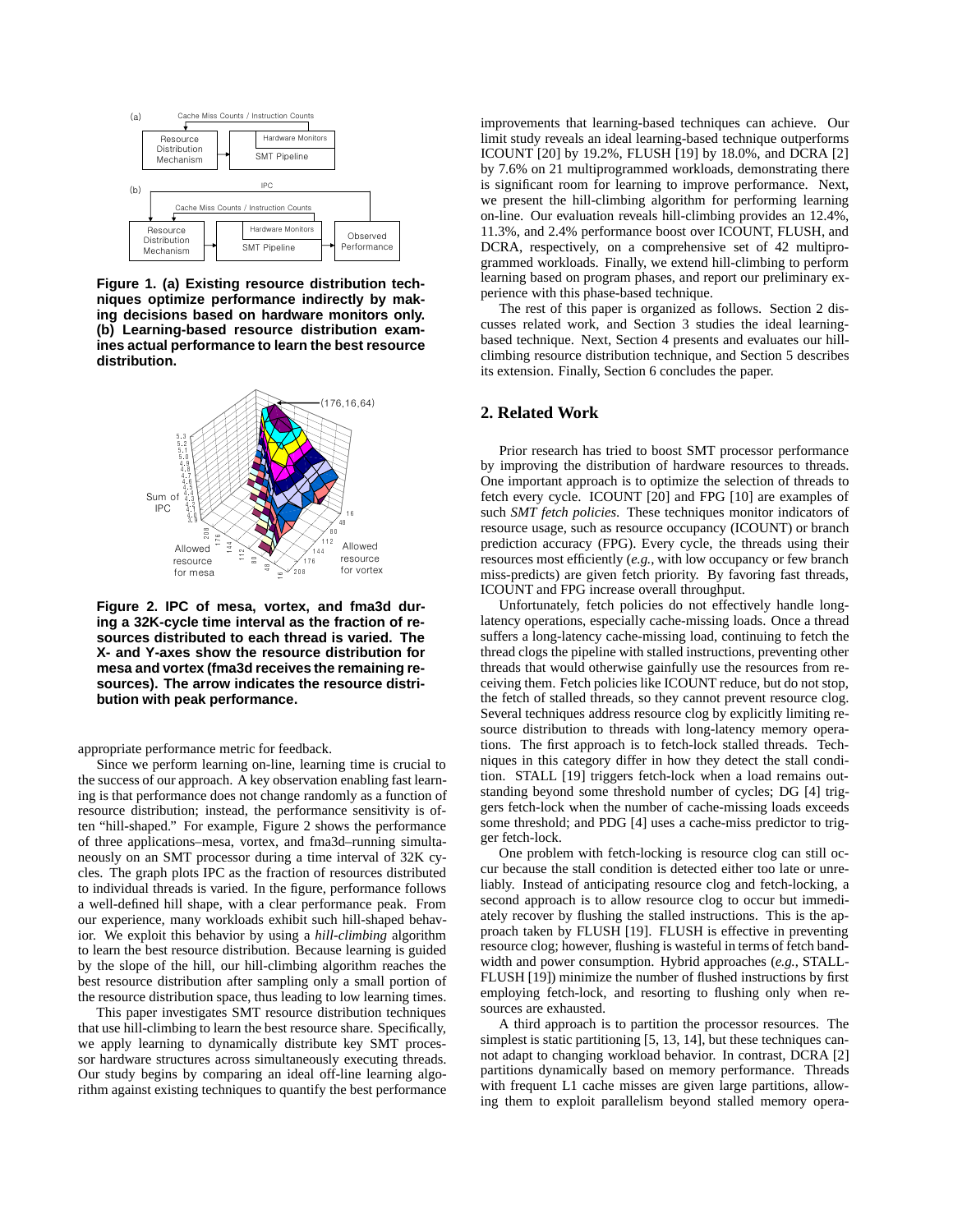tions. Threads that cache-miss infrequently are guaranteed some resource share since stalled threads are not allowed beyond their partitions. Hence, DCRA prevents resource clog by containing stalled threads. Moreover, DCRA computes partitions based on the threads' anticipated resource needs, increasing distribution to the threads that can use resources most efficiently.

Compared to previous techniques, learning-based SMT resource distribution is most similar to DCRA. Like DCRA, our approach also uses dynamic partitioning to address resource clog and improve resource usage efficiency. However, a key distinction is learning-based SMT resource distribution makes partitioning decisions based on performance feedback, thus optimizing end performance. In contrast, DCRA and other previous techniques perform resource distribution based on hardware monitors like instruction and cache miss counts. Hence, they optimize performance only indirectly, potentially missing opportunities for performance gains as discussed in Section 1. Exploiting performance feedback also permits optimization to a user-definable performance goal–like throughput, per-thread speedup, or fairness–by simply changing the performance metric used to drive learning. Previous techniques cannot tailor their optimizations to a specific performance goal. Because it takes time for our learning algorithm to process performance feedback, we update partitioning decisions periodically. Thus, our technique lies somewhere in between DCRA (update every cycle) and static partitioning (fixed) in terms of its responsiveness to dynamic runtime behavior.

Finally, our approach borrows from program phase analysis [16, 17]. Like these techniques, our approach breaks program execution into sequences of fixed-size epochs to facilitate performance analysis and feedback for runtime optimization. In particular, Dynamic Back-end Assignment (DBA) [9] uses epoch-based feedback to drive partitioning of clustered multithreaded processors. Like DBA, we also perform partitioning based on performance feedback; however, we control partitioning at a much finer granularity (per resource entry instead of per cluster), and we design and evaluate a detailed algorithm for performing partitioning in an on-line fashion.

# **3. Limits of Learning-Based SMT Resource Distributions**

We begin our investigation with a limit study. To facilitate the study, this section develops an ideal learning algorithm that determines a pseudo-optimal resource distribution off-line via exhaustive search. Our off-line learning algorithm incurs zero overhead for computing the resource distributions.

#### **3.1. Off-Line Exhaustive Learning**

All of the SMT resource distribution techniques studied in this paper perform learning based on *phases*, an approach borrowed from existing phase detection and prediction techniques [16, 17]. We divide SMT execution into a linear sequence of *epochs* or fixed-size time intervals. For each epoch, the resource distribution mechanism specifies a partitioning of select shared processor resources across the simultaneous threads. During epoch execution, threads are allowed to consume up to (but no more than) the allotted resources within their partition. Hence, partitioning guarantees every thread receives some fraction of each shared resource.

Normally, the resource distribution mechanism decides the partitioning for each epoch based on performance feedback acquired via processor statistics counters from previously executed epochs.

In contrast, our off-line exhaustive learning algorithm decides the partitioning based on performance feedback from the *currently executing epoch*. At the beginning of each epoch, we execute the epoch once for every possible partitioning of the shared resources. Amongst these exhaustive trials, we select the trial with the highest measured performance, and advance the machine state accordingly. The execution time of the best trial is charged to execution time while the cost of sampling all other trials are ignored, and then the process is repeated for subsequent epochs. Although such off-line learning is impractical for real machines, its evaluation via simulation yields insights into the performance of learning-based SMT resource distribution.

Unfortunately, simulating off-line exhaustive learning is computationally expensive because of the exhaustive trials. Due to excessive simulation times, we are able to study off-line learning for SMT processors with 2 hardware contexts only. However, the insights derived from our study carry over to larger SMT machines. Later in Section 4.4, we will evaluate learning-based techniques on SMT processors with more hardware contexts. In the next two sections, we address several design issues pertaining to epochs and hardware resource partitioning that impact the performance of offline exhaustive learning (as well as hill-climbing).

#### **3.1.1. Epochs**

**Epoch Size.** Epoch size, measured in processor cycles, is an important parameter for any phase-based technique because it affects adaptivity. If epoch size is too large, then learning may not adapt quickly enough to changes in the workload's resource demands. If epoch size is too small, then inter-epoch behavior may become too dynamic, making learning difficult. We ran several experiments to measure the sensitivity of performance to epoch size assuming our hill-climbing algorithm, which we will present in Section 4. Based on these experiments, we found a 64K-cycle epoch size consistently yields good performance. Smaller epochs are likely to provide higher performance for off-line exhaustive learning since dynamic inter-epoch behavior is not a concern when learning offline. However, for our limit study, we are interested in characterizing the limits of *on-line* learning algorithms, so we use a 64K-cycle epoch size for all of the experiments in this section.

**Epoch Performance.** Learning-based SMT resource distribution uses performance feedback to make resource partitioning decisions that optimize end performance. An important question is what performance metric should we choose to drive the learning algorithms? In the past, three performance metrics have been used to characterize SMT performance: average IPC, average weighted IPC [18], and harmonic mean of weighted IPC [11]. These metrics are defined below, where *IPC<sup>i</sup>* is the IPC of the *ith* thread in the SMT machine,  $SingleIPC_i$  is the IPC of the stand-alone execution of the *ith* thread, and *T* is the number of threads.

$$
Avg\_IPC = \frac{\sum_{TPC_i}^{IPC_i}}{T}
$$
 (1)  
Avg\\_Weighted\\_IPC =  $\frac{\sum_{STngleTPC_i}^{IPC_i}}{T}$  (2)  
Hermonic Mean of IPC

Harmonic\_Mean\_of\_IPC = 
$$
\frac{T}{\sum \frac{SingleIPC_i}{TPC_i}}
$$
 (3)

Each metric reflects a different performance goal. Average IPC quantifies throughput improvement; average weighted IPC quantifies execution time reduction; and harmonic mean of weighted IPC quantifies both performance improvement and fairness. For evaluating off-line exhaustive learning, we will use the average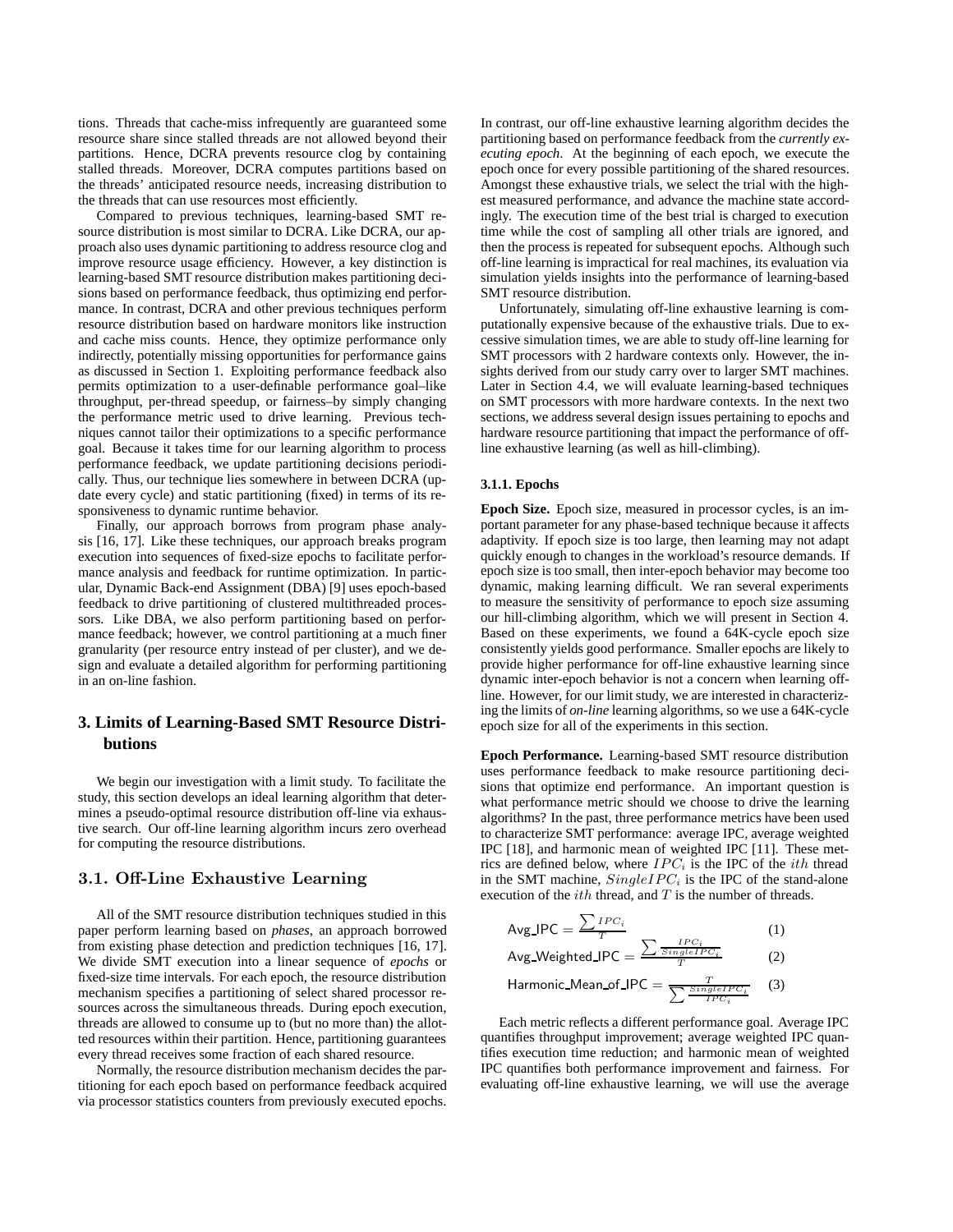

**Figure 3. Block-level diagram of our SMT processor model. Shaded boxes indicate shared hardware structures that are partitioned by learning-based resource distribution. Dotted boxes indicate additional hardware needed for our hill-climbing algorithm, presented in Section 4.**

| <b>Processor Parameters</b>        |                                             |  |  |  |  |  |
|------------------------------------|---------------------------------------------|--|--|--|--|--|
| Bandwidth                          | 8-Fetch, 8-Issue, 8-Commit                  |  |  |  |  |  |
| Queue size                         | 32-IFQ, 80-Int IQ, 80-FP IQ, 256-LSQ        |  |  |  |  |  |
| Rename reg / ROB                   | 256-Int, 256-FP / 512 entry                 |  |  |  |  |  |
| Functional unit                    | 6-Int Add, 3-Int Mul/Div, 4-Mem Port        |  |  |  |  |  |
|                                    | 3-FP Add, 3-FP Mul/Div                      |  |  |  |  |  |
| <b>Branch Predictor Parameters</b> |                                             |  |  |  |  |  |
| Branch predictor                   | Hybrid 8192-entry gshare/2048-entry Bimod   |  |  |  |  |  |
| Meta table/BTB/RAS                 | 8192 / 2048 4-way / 64                      |  |  |  |  |  |
| <b>Memory Parameters</b>           |                                             |  |  |  |  |  |
| $IL1$ config                       | 64 kbyte, 64 byte block, 2 way, 1 cycle lat |  |  |  |  |  |
| $DL1$ config                       | 64kbyte, 64byte block, 2 way, 1 cycle lat   |  |  |  |  |  |
| $UL2$ config                       | 1Mbyte, 64byte block, 4 way, 20 cycle lat   |  |  |  |  |  |
| Mem config                         | 300 cycle first chunk, 6 cycle inter chunk  |  |  |  |  |  |

**Table 1. SMT simulator settings.**

weighted IPC metric. Later, when we evaluate hill-climbing, we will use all three performance metrics.

#### **3.1.2. Hardware Resource Partitioning**

This paper applies learning-based resource distribution to a detailed SMT processor model. Figure 3 illustrates the processor we assume. Like other techniques that explicitly control resource distribution (*e.g.*, DCRA), we dynamically partition several shared hardware resources in the SMT pipeline that significantly impact performance. Specifically, we target the integer issue queue (IQ), integer rename registers, and reorder buffer  $(ROB)$ ,<sup>1</sup> which are shaded gray in Figure 3. In addition to controlling these structures, distributing fetch bandwidth is also crucial to SMT performance. Unfortunately, it is infeasible to partition fetch using learning-based resource distribution due to the high frequency in which partitioning decisions must be made. Hence, we rely on the ICOUNT fetch policy [20] to distribute fetch bandwidth across threads.

One problem with applying learning to all of the shaded structures in Figure 3 is the resource distribution space becomes intractably large. Given *<sup>S</sup>* shared structures, *<sup>E</sup><sup>i</sup>* entries for structure *i*, and *T* threads, the number of unique ways to distribute the resources is  $\Pi_{i=1}^{S} E_i^{(T-1)}$ . Off-line exhaustive learning must try all of these unique cases for every enoch. To reduce the search space of these unique cases for every epoch. To reduce the search space, we observe that a thread's usage of different hardware resources is *not* independent; instead, the number of entries of each resource

type a thread occupies is often related. (For example, a thread can never use more rename registers than the number of ROB entries it holds). Hence, many cases do not need to be explored. We exploit this observation in two ways. First, we assume the number of integer IQ entries, integer rename registers, and ROB entries occupied by a thread are *in proportion to one another*. Rather than partition every resource independently, our learning algorithm partitions a single resource only, and then applies the same partition proportionally to all other resources. Second, we do not explicitly partition the floating point IQ and rename registers. By partitioning the integer IQ, integer rename register, and ROB, we indirectly control how many floating point resources each thread consumes, making learning for these resources less critical.

These simplifications reduce the number of unique resource distributions to  $E_{max}(T-1)$ , where  $E_{max} = max_{i=1}^{S}(E_i)$ , mak-<br>ing off-line exhaustive learning significantly more tractable. Howing off-line exhaustive learning significantly more tractable. However, the resource distribution space is still very large, especially for large *T*. Hence, we constrain our study of off-line exhaustive learning to SMT machines with 2 hardware contexts.

#### **3.2. Experimental Methodology**

We conduct a limit study of learning-based SMT resource distribution using our off-line exhaustive learning algorithm. Our experiments are performed on a detailed event-driven simulator of an SMT processor that models the pipeline illustrated in Figure 3. The simulator is derived from sim-ssmt [12], an extension of the out-of-order processor model in SimpleScalar [1], and has been used previously to study SMT techniques [3, 8]. For our evaluation, we model an 8-way issue SMT processor with 2 hardware contexts and a 512-entry reorder buffer. The processor and memory system settings for our simulations are listed in Table 1.

We extended sim-ssmt to support dynamic partitioning of the integer IQ, integer rename registers, and ROB. We keep a perthread count of the entries occupied in each resource, and allow a thread to fetch instructions as long as it hasn't exceeded its partition limit in any resource. If any resources become exhausted, the corresponding thread is fetch-locked until it releases some of its entries in the exhausted partition(s). In addition to resource partitioning, we also use ICOUNT to select the threads from which to fetch every cycle.

To implement off-line exhaustive learning from Section 3.1, our simulator checkpoints every processor memory structure (register file, pipeline registers, branch predictors, caches, etc.) as well as main memory at the beginning of each epoch. Then, we run a simulation for every partitioning of the 256 integer rename register across 2 threads (the integer IQ and ROB partitions are set in

<sup>1</sup>Most SMT processors implement private ROBs to simplify per-thread commit. We assume a shared ROB to be consistent with DCRA [2]. Our approach would still work for private ROBs–we would ignore the ROBs, and partition the remaining shared resources only.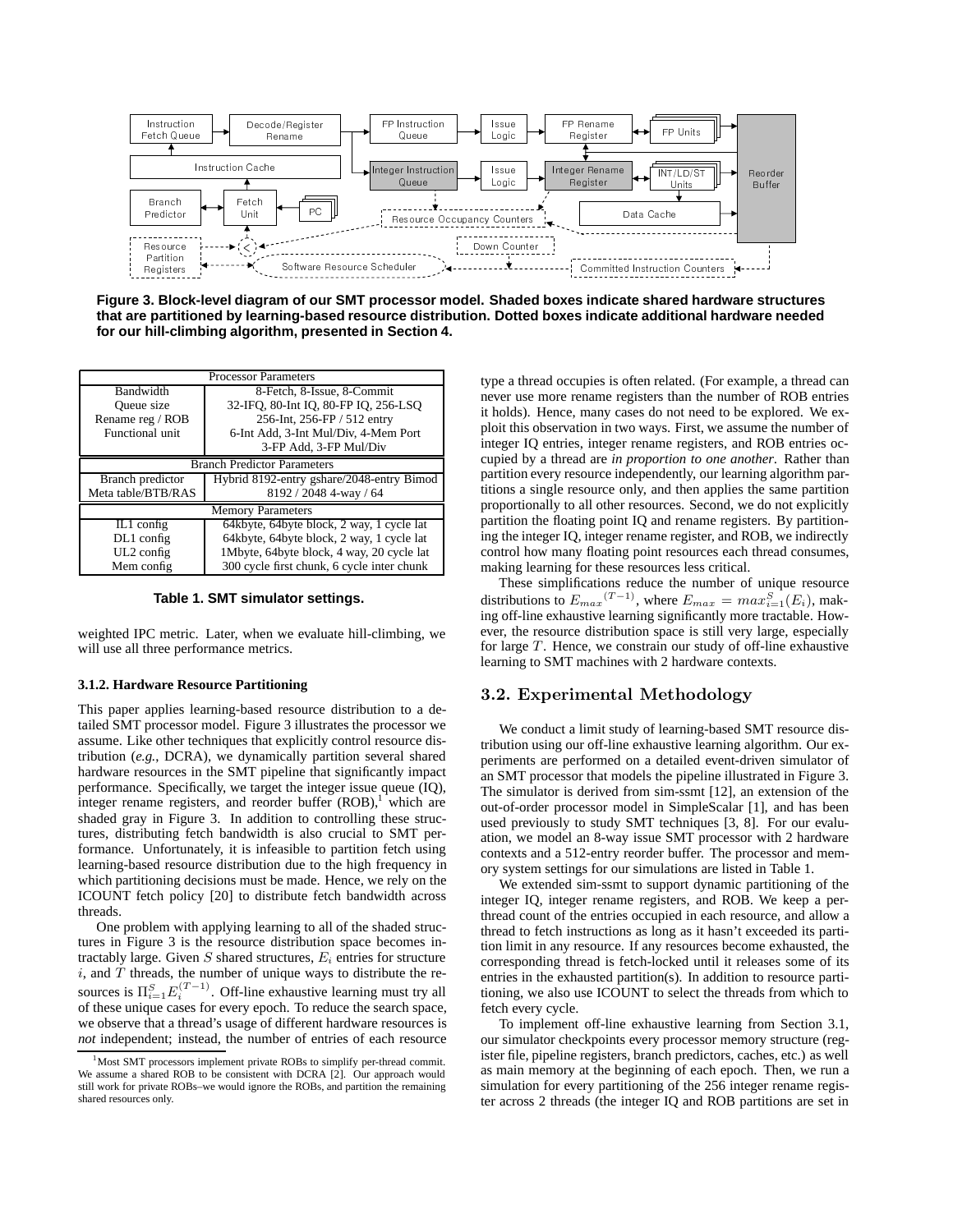| App    | Skip | Rsc               | Frea      |     | v <sub>pe</sub> | App         | Skip | Rsc       | Frea |          | $T_{VDE}$  | App     | Skip | Rsc | Freq |     | Type       |
|--------|------|-------------------|-----------|-----|-----------------|-------------|------|-----------|------|----------|------------|---------|------|-----|------|-----|------------|
| bzip2  | 1.1B | $\mathbf{a}$<br>∸ | No        | Int | D.<br>ШF        | perlbmk     | 1.7B | 59        | No   | Int      | ILP        | eon     | 0.1B | 82  | No   | Int | ILP        |
| vortex | 0.1B | 102               | High      | Int | ILP             | gzip        | 0.2B | 83        | High | Int      | ILP        | parser  | .0B  | 90  | High | Int | ILP        |
| gap    | 0.2B | 208               | No        | Int | ILP             | cratty      | 0.5B | 25        | High | Int      | ILP        | gcc     | 2.1B | 112 | High | Int | ILF        |
| apsi   | 2.3B | ר רו              | No        | FP  | IT D<br>⊥∟⊥     | n.<br>fma3d | 1.9B | 72<br>ے ، | No   | FP<br>11 | ILP        | wupwise | 3.4B | 161 | No   | FP  | ILP        |
| mesa   | 0.5B | .1C               | No        | FP  | II D<br>111     | equake      | 0.4B | 00        | No   | FP       | <b>MEM</b> | vpr     | 0.3B | 180 | High | Int | <b>MEM</b> |
| mct    | 2.1B |                   | $\sim$ OW | Int | <b>MEM</b>      | twolf       | 2.0B | 84        | High | Int      | <b>MEM</b> | art     | 0.2B | 176 | Νō   | EP  | <b>MEM</b> |
| lucas  | 0.8B | 64                | No        | FP  | <b>MEM</b>      | ammp        | 2.6B | 73<br>ر_. | High | FP       | <b>MEM</b> | swim    | 0.4B | 213 | No   | FP  | MEM        |
| applu  | 0.8B |                   | No        | FP  | MEM             |             |      |           |      |          |            |         |      |     |      |     |            |

**Table 2. SPEC CPU2000 benchmarks used to create our multiprogrammed workloads.**

proportion to the integer rename register partition). To save simulation time, we only try every other possible partitioning, reducing the number of exhaustive trials to 127 per epoch. Each simulation starts from the checkpoint and lasts for 64K cycles, the epoch size. After the exhaustive trials complete, we run one final simulation using the best partitioning to advance to the next epoch. The best partitioning is chosen using the weighted IPC metric, Equation (2) from Section 3.1.1. In addition to off-line exhaustive learning, our simulator also models the ICOUNT, FLUSH, and DCRA policies to facilitate a comparison against existing techniques.

Our experiments are driven by 42 multiprogrammed workloads created from 22 SPEC CPU2000 benchmarks. Table 2 lists our benchmarks. We use the pre-compiled alpha binaries from Chris Weaver<sup>2</sup> which are built with the highest level of compiler optimization. All of our benchmarks use the reference inputs. From the benchmarks, we created multiprogrammed workloads by following the methodology in [2, 19]. We first categorized the SPEC benchmarks into either high-ILP or memory-intensive programs, labeled "ILP" and "MEM," respectively, in Table 2. Then, we created 3 groups of 2-thread and 3 groups of 4-thread workloads. Table 3 lists our multiprogrammed workloads. The ILP2 and ILP4 workloads group high-ILP benchmarks; the MEM2 and MEM4 workloads group memory-intensive benchmarks; and the MIX2 and MIX4 workloads group both high-ILP and memory-intensive benchmarks. Since we simulate only 2 hardware contexts for offline exhaustive learning, we use the 2-thread workloads from Table 3. Later in Section 4.4, when we evaluate hill-climbing, we will also use the 4-thread workloads as well.

We selected simulation regions for our multithreaded workloads in the following way. First, we used SimPoint [15] to analyze the first 16 billion instructions (or the entire execution) of each benchmark, and picked the earliest representative region reported by SimPoint. In our SMT simulations, we fast-forward each benchmark in the multithreaded workload to its representative region. Table 2 reports the number of skipped instructions in each benchmark during fast forwarding. Finally, we turn on detailed multithreaded simulation, and simulate for 100 million "online" instructions (*i.e.*, not including the "off-line" exhaustive trials needed to find the best partitionings). Due to the cost of simulating the exhaustive trials, we are unable to simulate more instructions for our limit study; however, the regions we simulate are representative thanks to the SimPoint analysis. When evaluating on-line learning in Section 4.4, we will use larger simulation regions of 1 billion instructions. (The "Rsc" and "Freq" columns in Tables 2 and 3 will be discussed in Section 4.4.2).

#### **3.3. Off-Line Learning Results**

Figure 4 compares off-line exhaustive learning (labeled "OFF-LINE") against ICOUNT, FLUSH, and DCRA. The figure plots weighted IPC versus different resource distribution techniques applied to the 2-thread multiprogrammed workloads. Comparing

| App           | Rsc | App                      | Rsc |  |  |  |  |  |
|---------------|-----|--------------------------|-----|--|--|--|--|--|
| IL P          |     |                          |     |  |  |  |  |  |
| apsi eon      | 209 | apsi eon fma3d gcc       | 392 |  |  |  |  |  |
| fma3d gcc     | 184 | apsi eon gzip vortex     | 393 |  |  |  |  |  |
| gzip vortex   | 184 | fma3d gcc gzip vortex    | 368 |  |  |  |  |  |
| gzip bzip2    | 155 | gzip bzip2 eon gcc       | 349 |  |  |  |  |  |
| wupwise gcc   | 273 | mesa gzip fma3d bzip2    | 337 |  |  |  |  |  |
| fma3d mesa    | 182 | crafty fma3d apsi vortex | 425 |  |  |  |  |  |
| apsi gcc      | 239 | apsi gap wupwise perlbmk | 555 |  |  |  |  |  |
|               |     | MIX                      |     |  |  |  |  |  |
| applu vortex  | 214 | ammp applu apsi eon      | 493 |  |  |  |  |  |
| art gzip      | 259 | art mef fma3d gee        | 457 |  |  |  |  |  |
| wupwise twolf | 345 | swim twolf gzip vortex   | 581 |  |  |  |  |  |
| lucas crafty  | 189 | gzip twolf bzip2 mcf     | 436 |  |  |  |  |  |
| mcf eon       | 179 | mcf mesa lucas gzip      | 354 |  |  |  |  |  |
| twolf apsi    | 310 | art gap twolf crafty     | 693 |  |  |  |  |  |
| equake bzip2  | 173 | swim fma3d vpr bzip2     | 536 |  |  |  |  |  |
|               |     | MEM                      |     |  |  |  |  |  |
| applu ammp    | 285 | ammp applu art mcf       | 558 |  |  |  |  |  |
| art mcf       | 274 | art mcf swim twolf       | 670 |  |  |  |  |  |
| swim twolf    | 396 | ammp applu swim twolf    | 681 |  |  |  |  |  |
| mef twolf     | 281 | mcf twolf vpr parser     | 550 |  |  |  |  |  |
| art vpr       | 356 | art twolf equake mcf     | 558 |  |  |  |  |  |
| art twolf     | 360 | equake parser mcf lucas  | 351 |  |  |  |  |  |
| swim mcf      | 310 | art mcf vpr swim         | 666 |  |  |  |  |  |

**Table 3. Multiprogrammed workloads used in the experiments.**

OFF-LINE and DCRA, we see OFF-LINE outperforms DCRA in all but two workloads (equake-bzip2 and applu-ammp), providing a performance gain of 7.6% on average. Comparing OFF-LINE, FLUSH, and ICOUNT, we see OFF-LINE outperforms ICOUNT and FLUSH in all 21 workloads, providing an average performance gain of 19.2% and 18.0%, respectively. The largest performance gains are achieved for the MEM workloads where OFF-LINE outperforms ICOUNT, FLUSH, and DCRA by 21.9%, 39.4%, and 13.2%, respectively. Figure 4 demonstrates there is significant headroom for learning-based SMT resource distribution to improve performance over existing techniques. Moreover, this performance potential exists across a wide range of workloads.

Because each multithreaded workload in Figure 4 executes at a different rate across the different techniques, it is hard to compare them directly. To facilitate a more thorough side-by-side comparison, we "synchronized" all the techniques by exploiting the checkpoints acquired in OFF-LINE for the exhaustive trials. At the beginning of every epoch, we simulate ICOUNT, FLUSH, and DCRA for 64K cycles starting from the same checkpoint used by OFF-LINE, and record the resulting IPCs. This yields a timevarying performance profile for each technique, as illustrated in Figure 5. Comparing IPCs from the same epoch in Figure 5 is meaningful because all the techniques are synchronized to a common execution point. (We also verified that synchronization does not noticeably alter the end-to-end performance of ICOUNT, FLUSH, and DCRA compared to Figure 4).

We performed synchronized versions of the experiments in Figure 4, and compared time-varying performance across differ-

 $2$ These SPEC CPU2000 alpha binaries are available at the SimpleScalar website.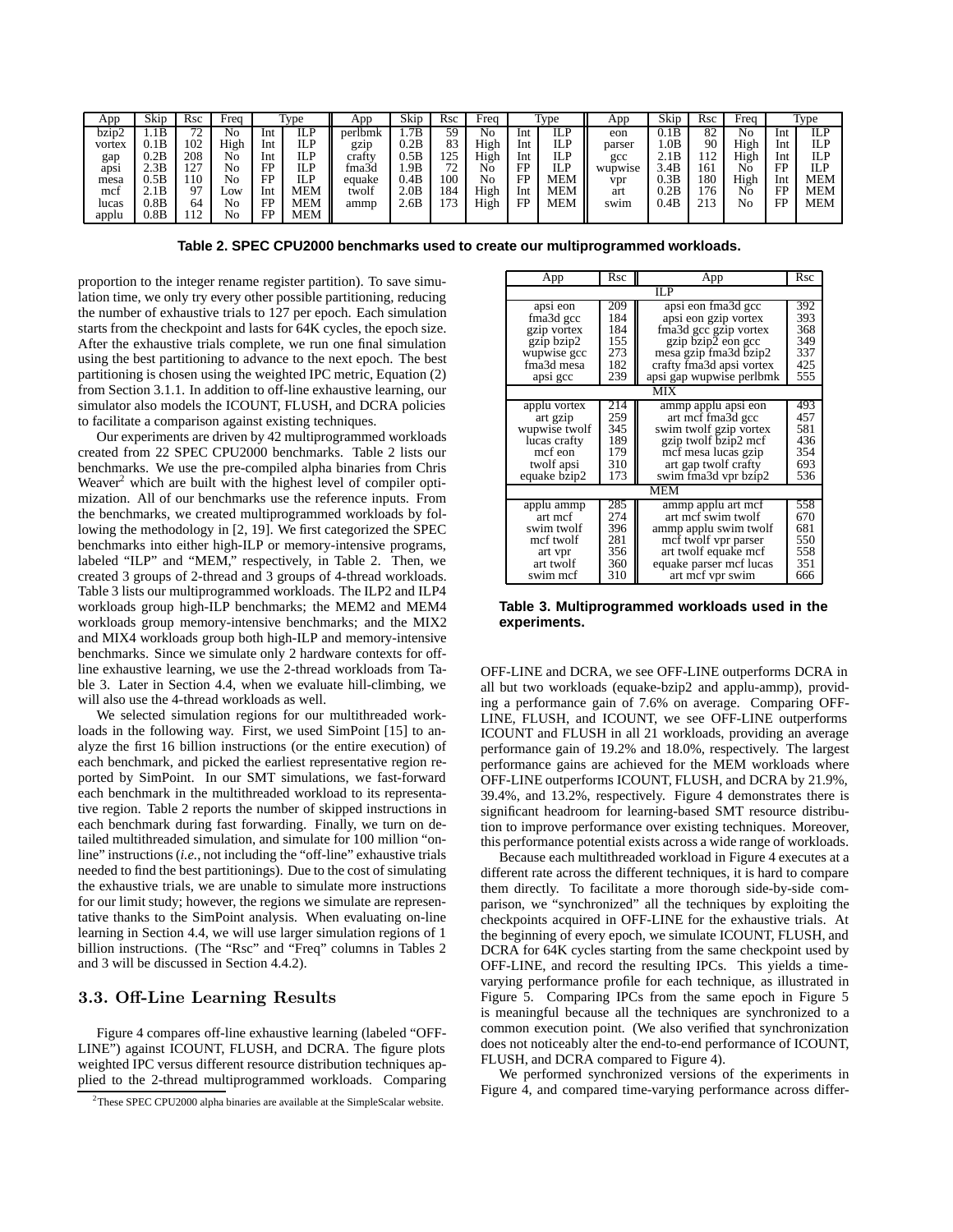

**Figure 4. Comparison of off-line exhaustive learning against ICOUNT, FLUSH, and DCRA.**



**Figure 5. Synchronized time-varying performance of OFF-LINE, DCRA, FLUSH, and ICOUNT from the art-mcf workload.**



**Figure 6. Variation of IPC versus partitioning in a hypothetical epoch. Three hill-width** *<sup>N</sup>* **values are indicated on the curve.**

ent techniques. For all 21 workloads, OFF-LINE outperforms ICOUNT and FLUSH in 100% of the epochs. OFF-LINE also outperforms DCRA in 97.2% of the epochs averaged across all the workloads. OFF-LINE is effective all the time. Even though OFF-LINE uses a fixed resource partitioning over each 64K-cycle epoch (the other techniques update resource distribution decisions every cycle), it still achieves higher performance in practically every epoch. These results show phase-based learning is very general, and has the potential to consistently make higher quality resource distribution decisions compared to existing techniques.

#### **3.3.1. Hill Peak Analysis**

In this and the following section, we investigate the source of OFF-LINE's performance gains. We begin by studying performance sensitivity inside individual epochs. Since OFF-LINE exhaustively searches over all resource partitionings, we not only know the best partitioning, but we also know exactly how performance varies with partitioning for every epoch. Figure 6 shows this relationship for a hypothetical epoch, plotting IPC (normalized to the maximum IPC) as a function of different partitionings of the integer rename registers. As illustrated in Figure 6, the performance variation is typically hill shaped, with one or more peaks. (Notice the maximal peak may not occur at the middle of the resource partition space). Insights can be gained by quantifying the "sharpness" of the performance peak containing the best partitioning. We define  $hill$ *width* $_N$  to be the width of the hill containing the maximal peak at some performance level, *N*. In Figure 6, we indicate hill-width<sub>N</sub> for  $N = 0.95, 0.97,$  and 0.99. Peak sharpness can be assessed by examining hill-width<sub>N</sub> across different  $N$ : a small hill-width<sub>N</sub> value for a small  $N$  indicates a sharp peak, while a large hill-width<sub>N</sub> value for a large  $N$  indicates a dull peak.

Figure 7 reports hill-width<sub>N</sub> across several  $N$  (between 0.99 and 0.90) for our 2-thread multiprogrammed workloads; each bar represents a hill-width<sub>N</sub> value averaged across all epochs from its corresponding workload. In Figure 7, we see 5 workloads (equakebzip2, mcf-eon, fma3d-mesa, gzip-bzip2, and lucas-crafty) exhibit very dull peaks. For these workloads, partitionings that deviate by 32-64 registers or  $\frac{1}{8}$   $-\frac{1}{4}$  <sup>th</sup> of the total integer rename registers away from the best partitioning still achieve 99% of peak performance (hill-width $_{0.99}$  > 32), and partitionings that deviate by roughly 96 registers or  $\frac{3}{8}$ <sup>th</sup> of the integer rename registers away from the best still achieve 98% of peak performance (hill-width<sub>0.98</sub>  $\approx$  96). Due to dull peaks, these 5 workloads are insensitive to non-optimal partitionings. Hence, as illustrated in Figure 4, OFF-LINE achieves comparable performance to existing techniques (*e.g.*, DCRA) in these workloads because there is very little performance advantage for learning the best partitioning. Two other workloads (gzipvortex and apsi-eon) exhibit moderately dull peaks, and demonstrate similarly small OFF-LINE performance gains in Figure 4.

In contrast, the remaining 14 workloads in Figure 7 exhibit sharp peaks. To achieve 99% of peak performance for these workloads, we cannot deviate by more than 8 integer rename registers from the best partitioning (hill-width<sub>0.99</sub>  $\leq$  8), and for 8 of these 14 workloads, we lose 5% of peak performance when we deviate by roughly 48 registers from the best (hill-width<sub>0.95</sub>  $\approx$  48). In Figure 4, we see OFF-LINE achieves its largest performance gains for these 14 workloads. The hill peak analysis in Figure 7 shows that the performance of most workloads is sensitive to small resource partitioning changes due to sharp performance peaks within individual epochs. Learning-based SMT resource distribution techniques that can find the best partitioning in these performance-sensitive epochs will achieve the majority of the potential performance gains reported in Figure 4.

#### **3.3.2. Qualitative Analysis**

The previous section provides a quantitative analysis of OFF-LINE's performance gains. An important question is, *qualitatively*, what is the source of the performance variations within epochs, and why do existing techniques miss opportunities to find the performance peaks? We found several important cases where existing techniques miss performance that OFF-LINE exploits.

First, OFF-LINE exploits *cache-miss clustering*. Cache-miss clustering occurs whenever multiple memory loads from the same thread appear in the instruction window and trigger cache misses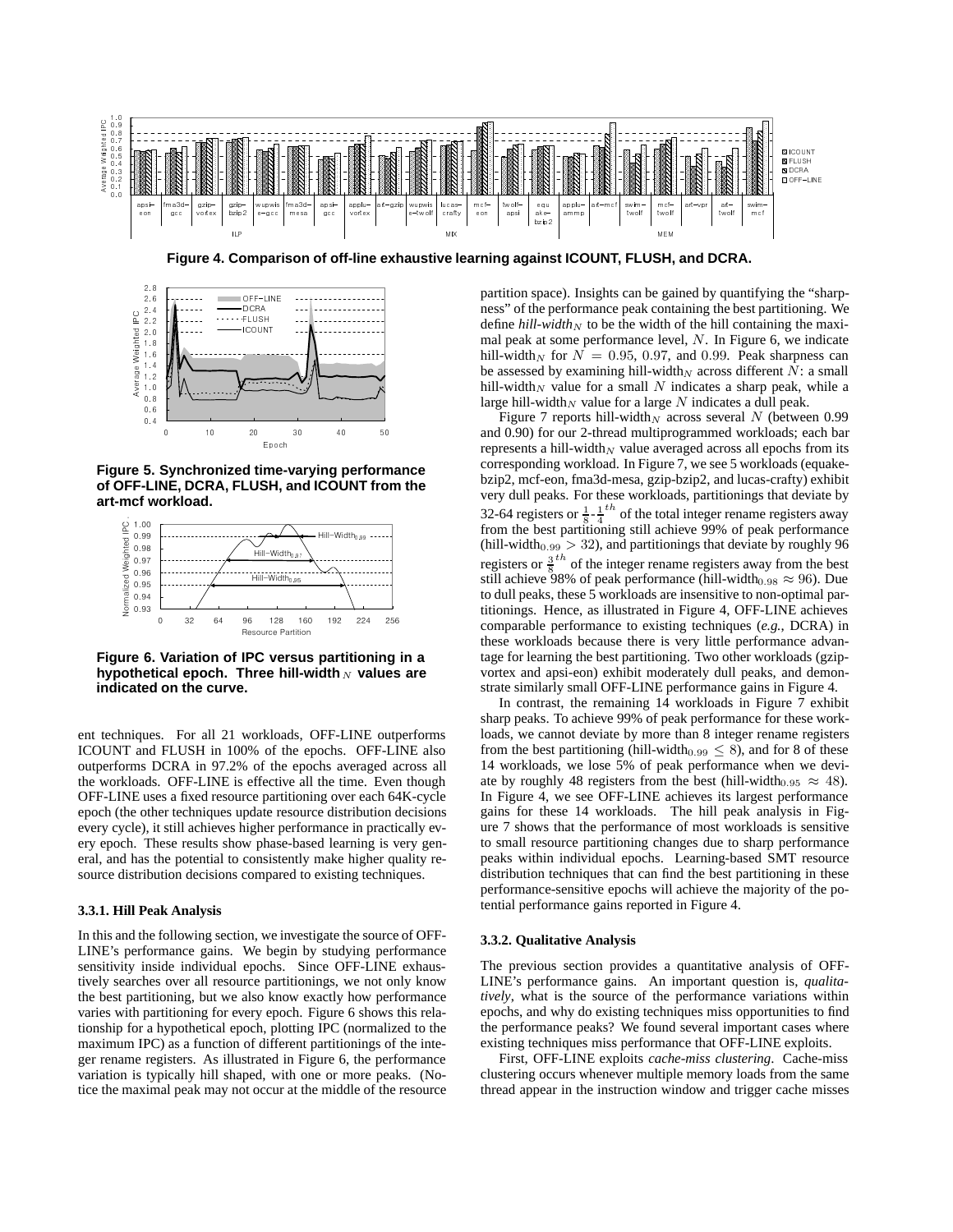

**Figure 7. Hill-width measurements.**

simultaneously. Existing techniques rarely exploit cache-miss clustering because they avoid fetching too far past a cache miss to prevent clogging resources (*e.g.*, FLUSH flushes after each cache miss and DCRA prevents fetch into other threads' partitions). However, aggressively fetching past a cache miss is desirable if independent cache-missing loads can be brought into the instruction window to exploit memory parallelism. OFF-LINE learns the best action (contract a thread's partition to prevent clogging or aggressively increase a thread's partition to exploit memory parallelism) via performance feedback. Existing techniques conservatively try to prevent resource clogging, possibly missing performance in epochs with memory parallelism.

Second, OFF-LINE exploits *compute-intensive low-ILP threads*. ICOUNT, FLUSH, and DCRA tend to distribute resources to threads that cache-miss infrequently, *i.e.* that are compute-intensive. Existing techniques naively assume such threads always exhibit high ILP and will efficiently use the resources given to them. However, some compute-intensive threads exhibit low ILP even though they incur very few cache misses. We found two examples in our workloads: threads with long instruction dependence chains, and threads with poor branch prediction. OFF-LINE contracts partitions containing compute-intensive low-ILP threads because it learns that doing so does not reduce their performance, freeing up larger partitions for threads that can gainfully exploit them. Existing techniques provide too many resources to compute-intensive low-ILP threads because they treat all non-cache-missing threads the same, leading to sub-peak performance.

### **4. Hill-Climbing SMT Resource Distribution**

The limit study from Section 3 shows phase-based performance-feedback learning applied to SMT resource distribution has the potential to outperform existing SMT techniques. In this section, we try to realize these potential performance gains by developing a technique that performs learning on-line. A key point motivating our approach is illustrated in Figure 2 and discussed in Section 3.3.1: within epochs, SMT performance varies with partitioning in a hill-shaped manner. Hence, we use a *hill-climbing algorithm* to follow the slope of performance hills to directly reach the performance peaks.

#### **4.1. Hill-Climbing Algorithm**

Our hill-climbing algorithm builds on top of the off-line exhaustive algorithm presented in Section 3.1. Like the off-line algorithm, hill-climbing performs learning based on epochs, and partitions SMT hardware resources using the approach from Section 3.1.2. However, instead of relying on perfect off-line information to choose the best partitioning for an epoch, hill-climbing

| 1.  | #define Epoch Size 64k            |                                                                                                   |     |
|-----|-----------------------------------|---------------------------------------------------------------------------------------------------|-----|
| 2.  | #define N                         | Total number of running threads                                                                   |     |
| 3.  | #define Delta                     | 4                                                                                                 |     |
| 4.  |                                   | #define eval_perf(X) Evaluate the performance of SMT during the epoch X.                          |     |
| 5.  | #define max(A, n)                 | Get the index of the maximum value in the array A[0 : n]                                          |     |
| 6.  |                                   | For every Epoch_Size cycles { // invoked at the epoch boundary                                    |     |
| 7.  |                                   | perflepoch id % $N$ ] = eval perf(epoch id);<br>// evaluate the performance of the previous epoch | (a) |
| 8.  | if (epoch id % N == $(N - 1)$ ) { | // move the anchor_partition every N-th epochs                                                    |     |
| 9.  | $gradient_{t}$ = max(perf, N);    |                                                                                                   |     |
| 10. | for $(i = 0; i < N; i++)$         |                                                                                                   |     |
| 11. | if $(i == gradient thread)$       | // move the anchor_partition in favor of gradient_thread                                          |     |
| 12. |                                   | anchor partition [i] += Delta * ( $N - 1$ );                                                      |     |
| 13. | else                              |                                                                                                   |     |
| 14. |                                   | anchor partition[i] -= Delta;                                                                     |     |
| 15. |                                   |                                                                                                   |     |
| 16. | epoch_id++;                       |                                                                                                   |     |
| 17. | for $(i = 0 : i < N : i++)$       |                                                                                                   | (b) |
| 18. | if $(i == epoch_id \% N)$         | // try giving favor to thread (epoch_id % N)                                                      |     |
| 19. |                                   | trial_partition[i] += anchor_partition[i] + Delta $*(N - 1)$ ;                                    |     |
| 20. | else                              |                                                                                                   |     |
| 21. |                                   | trial partition[i] -= anchor partition[i] - Delta;                                                |     |
| 22. |                                   |                                                                                                   |     |

#### **Figure 8. Hill-climbing algorithm pseudo-code. Shaded box (a) chooses a new partitioning based on samples acquired by shaded box (b) along all possible directions from the current best partitioning.**

guides partitioning using performance samples acquired on-line during the execution of previous epochs.

Figure 8 presents the hill-climbing algorithm. The algorithm consists of two parts: a sampling sequence, called a "round" (lines 16-21), and partition selection at the end of every round (lines 7- 15). An array variable, called anchor partition, stores the best-performing partition setting currently found.<sup>3</sup> During each round, the performance of several partition settings "near" anchor partition are sampled to determine the local shape of the performance hill. For each sample, we shift the partitioning away from anchor partition slightly by giving a single thread some resources from the other  $T - 1$  threads (lines 17-21). The amount taken from each of the  $T - 1$  threads, *Delta*, determines how far each sample shifts away from anchor partition; we use  $Delta = 4$ . (In Figure 8, we assume *Delta* specifies the number of shifted integer rename registers; a proportional number of IQ and ROB entries are also shifted). In total, *T* samples are taken, allowing each of the *T* threads to take turns receiving additional resources.

At the end of a round, the best-performing partitioning among the *T* samples is identified (line 9). This best partition setting lies along the direction of the *positive gradient* (*i.e.*, maximal performance increase) from the anchor partition. Our

 $^3$ In the very first round, anchor partition defaults to an equal partition for every thread.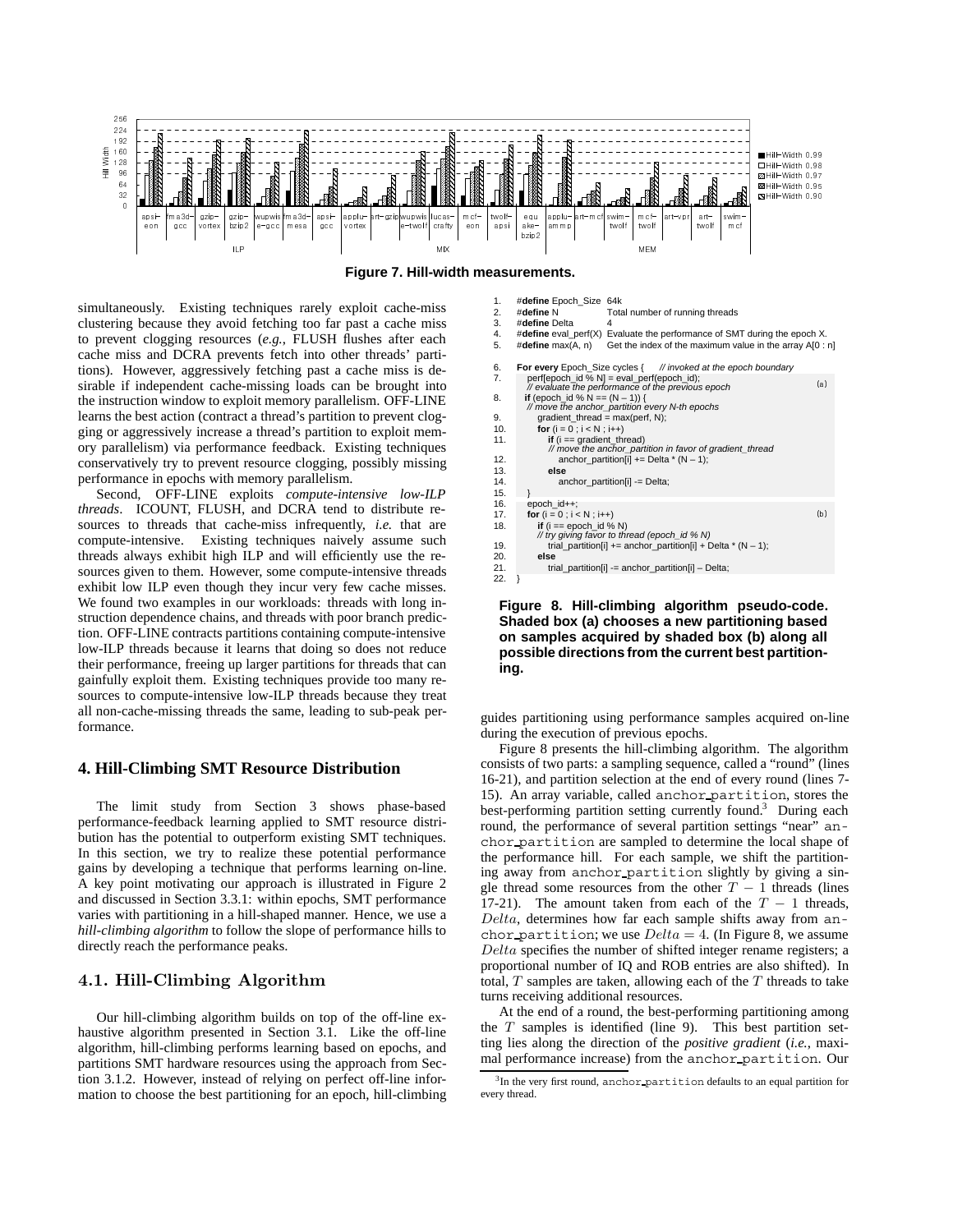algorithm moves in this positive gradient direction by setting anchor partition to the best-performing partitioning found (lines 10-14). Then, the process repeats as another round begins to determine the positive gradient direction for the new anchor partition.

Compared to off-line exhaustive learning, our hill-climbing SMT resource distribution has two limitations. First, hill-climbing incurs *learning time* to find the best partition settings. During learning, non-optimal partitionings are used, sacrificing performance opportunities. Second, hill-climbing may be limited by *local maxima*. When performance hills contain multiple peaks, it may be possible for hill-climbing to reach a non-optimal peak and become trapped. In Section 4.4, we will study the effect of both learning time and local maxima on the performance of hillclimbing.

## **4.2. Implementation**

The modules in dotted lines from Figure 3 show the additional hardware on top of an SMT processor needed to implement our hill-climbing SMT resource distribution technique. First, our technique requires committed instruction counters per thread (these counters are available in most SMT processors already) as well as the number of shared resources–integer IQ entries, integer rename registers, and ROB entries–occupied by each thread. Second, our technique requires a set of resource partitioning registers that specify the size of each thread's partition in each of the three partitioned shared resources. These partitioning registers are updated every epoch by the hill-climbing algorithm. Third, our technique requires fetch logic that compares the resource occupancy counters against the partitioning registers, and fetch-locks any thread that reaches its partition limit in one or more of the partitioned shared resources.

In addition, our technique also requires implementing the hillclimbing algorithm in Figure 8 for updating the resource partitioning registers every epoch. Because the hill-climbing algorithm is invoked only once per epoch, we believe it can be performed in software. For a software implementation, we envision using a hardware counter to deliver an interrupt to one of the application threads at the end of each epoch, and use its context to execute the hill-climbing algorithm. In this paper, we account for the software implementation's runtime cost by stalling the entire SMT processor for 200 cycles. We found a single invocation of the hill-climbing algorithm costs roughly 26 cycles, so 200 cycles should be sufficient, even when factoring in the time to interrupt and save/restore the few registers needed by the hill-climbing algorithm. In any case, our accounting is conservative because we need not stall the entire machine, only one thread.

Finally, of the 3 performance metrics discussed in Section 3.1.1, average weighted IPC and harmonic mean of weighted IPC (Equations 2 and 3) require the stand-alone IPC of each thread,  $SingleIPC_i$ . Because  $SingleIPC_i$  values are not known a priori, the hill-climbing algorithm must learn them along with the best partitioning. We continuously sample the stand-alone IPC of each thread by periodically disabling the other  $T - 1$  threads for a single epoch and measuring the resulting IPC. To minimize overhead, we acquire a sample every 40 epochs only; hence, each thread's  $SingleIPC_i$  is sampled once every  $40 * T$  epochs. This sampling cost is included in all of our experiments.

#### **4.3. Methodology Issues**

Our evaluation of hill-climbing SMT resource distribution uses the SMT simulator described in Section 3.2. The simulator is augmented with the hardware and runtime support for hill-climbing described in Section 4.2. To drive our simulations, we use both the 2- and 4-thread multiprogrammed workloads from Table 3. We pick simulation windows using the methodology described in Section 3.2, but we extend their duration to 1 billion instructions. However, comparisons against off-line learning (*e.g.*, Section 4.4.1) use the smaller simulation windows of 100 million instructions due to the complexity of simulating OFF-LINE. Lastly, we evaluate performance using all 3 performance metrics from Section 3.1.1. When calculating end performance with a metric that requires  $SingleIPC_i$ , we use the  $SingleIPC_i$  value from an end-to-end run of each application. When learning with a metric that requires  $SingleIPC<sub>i</sub>$ , hill-climbing algorithm uses a dynamically sampled  $SingleIPC_i$  value, as described in Section 4.2.

Part of our evaluation compares hill-climbing to ideal off-line learning algorithms. For the 2-thread workloads, we compare against OFF-LINE from Section 3. For the 4-thread workloads, we develop a new off-line algorithm based on hill-climbing, called RAND-HILL. Like OFF-LINE, RAND-HILL uses check-pointing (see Section 3.2) to search the current epoch's resource distribution space with zero overhead to find a partition setting for the *same* epoch. Instead of exhaustive search, however, RAND-HILL performs hill-climbing multiple times. Each hill-climbing pass executes the algorithm in Figure 8 starting from the checkpoint and terminates when a peak is found. Every outer-loop iteration of the algorithm (line 6 in Figure 8), we restore machine state to the checkpoint so that the search optimizes for the current epoch only. When a peak is found, we start a new hill-climbing pass from a randomly chosen anchor partition. By performing multiple hill-climbing passes initiated from random points in the resource distribution space, RAND-HILL can find good partitioning solutions even when multiple peaks and local maxima exist. The search for the current epoch ends after 128 total iterations of the algorithm's outer-loop (line 6).

## **4.4. Hill-Climbing Results**

Figure 9 compares hill-climbing (labeled "HILL-WIPC") against ICOUNT, FLUSH, and DCRA on our 42 workloads. The comparison is made using the weighted IPC metric; hill-climbing also uses weighted IPC as the performance feedback metric for learning. Comparing HILL-WIPC, ICOUNT, and FLUSH, we see HILL-WIPC outperforms both ICOUNT and FLUSH in all but 4 of our 42 workloads, providing an average performance boost of 12.4% and 11.3%, respectively. Comparing HILL-WIPC and DCRA, we see HILL-WIPC outperforms DCRA by 2.4% averaged over the 42 workloads. This overall performance gain is achieved non-uniformly across the different workload groups. Performance gains are larger for the 2-thread workloads (3.7%) compared to the 4-thread workloads (0.4%). Furthermore, within 2 thread workloads, performance gains are larger for the MEM category (5.1%) compared to the ILP and MIX categories (3.4% and 2.7%, respectively). However, HILL-WIPC outperforms or matches DCRA across *all* (6 total) categories in Figure 9, which is a positive result given the size and diversity of our workload set.

Figure 10 compares all the techniques using different metrics both for measuring performance and for learning. The three graphs report performance in terms of (a) weighted IPC, (b) average IPC, and (c) harmonic mean of weighted IPC. Within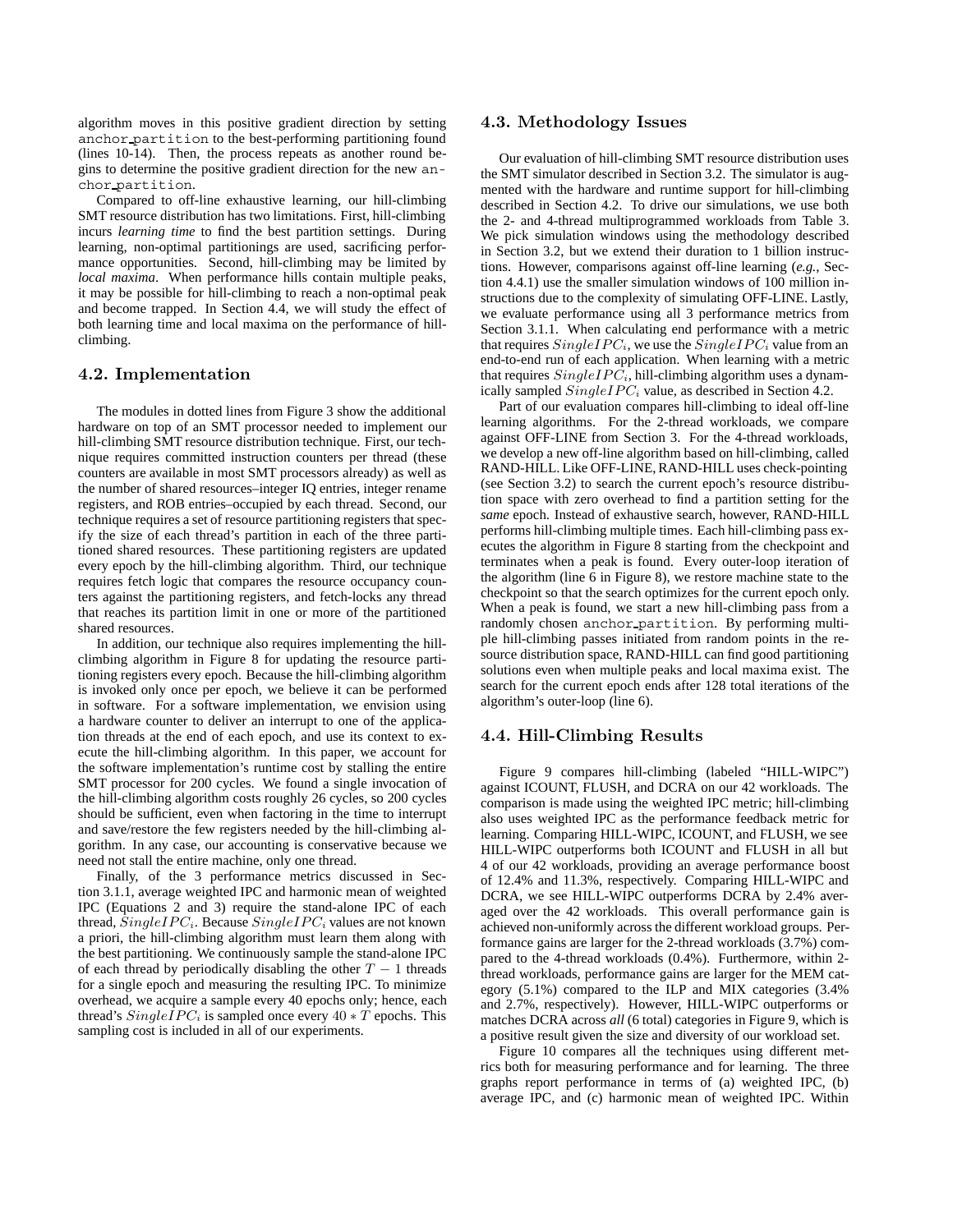

**Figure 9. Hill-Climbing versus ICOUNT, FLUSH, and DCRA under the weighted IPC metric. Hill-Climbing uses weighted IPC as the performance feedback metric.**



**Figure 10. Hill-Climbing versus ICOUNT, FLUSH, and DCRA under the (a) weighted IPC, (b) average IPC, and (c) harmonic mean of weighted IPC metrics. Hill-Climbing uses average IPC (HILL-IPC), weighted IPC (HILL-WIPC), and harmonic mean of weighted IPC (HILL-HWIPC) as the performance feedback metric.**

each graph, hill-climbing uses either average IPC (HILL-IPC), weighted IPC (HILL-WIPC), or harmonic mean of weighted IPC (HILL-HWIPC) as the performance feedback metric for learning. Results are summarized by workload group to conserve space. Comparing HILL-IPC, HILL-WIPC, and HILL-HWIPC across the graphs, we see hill-climbing achieves its best performance under a given metric when using the same metric to drive learning. When both evaluation and learning metrics are matched, hillclimbing performs 5.9% better then when they are not matched. This demonstrates one of the strengths of learning-based SMT resource distribution: the ability to *directly optimize* the performance metric most important to the user. Existing techniques cannot optimize for a particular performance goal.

Figures 10b and c show hill-climbing achieves a performance gain under the average IPC and harmonic mean of weighted IPC metrics in addition to the gains already demonstrated under the weighted IPC metric in Figure 9. Comparing HILL-IPC against ICOUNT and FLUSH in Figure 10b, we see hill-climbing outperforms ICOUNT and FLUSH under average IPC in all the workload groups, providing an average performance boost of 24.2% and 7.7%, respectively. Comparing HILL-HWIPC against ICOUNT and FLUSH in Figure 10c, we see hill-climbing outperforms ICOUNT and FLUSH under harmonic mean of weighted IPC in all the workload groups as well, providing an average performance boost of 19.9% and 13.3%, respectively. Comparing HILL-IPC and DCRA in Figure 10b, we see hill-climbing outperforms DCRA by 5.1% under average IPC, and comparing HILL-

HWIPC and DCRA in Figure 10c, we see hill-climbing outperforms DCRA by 2.3% under harmonic mean of weighted IPC.

#### **4.4.1. Comparing Against Off-Line Learning Algorithms**

Figure 11 compares HILL-WIPC against our ideal off-line learning algorithms, *i.e.* OFF-LINE for 2-thread workloads and RAND-HILL for 4-thread workloads, under the weighted IPC metric. We note that while OFF-LINE represents the best that hill-climbing can do for 2-thread workloads, a similar performance upper bound does not exist for 4-thread workloads since RAND-HILL does not search exhaustively. To quantify how well RAND-HILL does, we include results for DCRA in the bottom half of Figure 11. Comparing RAND-HILL and DCRA, we see RAND-HILL outperforms DCRA in all but one 4-thread workload, achieving a 7.4% performance boost on average. We also ran synchronized time-varying experiments similar to Figure 5, and found RAND-HILL beats DCRA in 96.4% of all epochs simulated. Consequently, we find RAND-HILL consistently performs very well.

Comparing HILL-WIPC and OFF-LINE in Figure 11, we see hill-climbing achieves 96.6% of ideal performance, and comparing HILL-WIPC and RAND-HILL, we see hill-climbing achieves 94.1% of RAND-HILL's performance, averaged across all workloads. The largest performance differences occur in the MEM workloads, with some in the MIX workloads as well. For ILP workloads, HILL-WIPC performs very close to the off-line algorithms.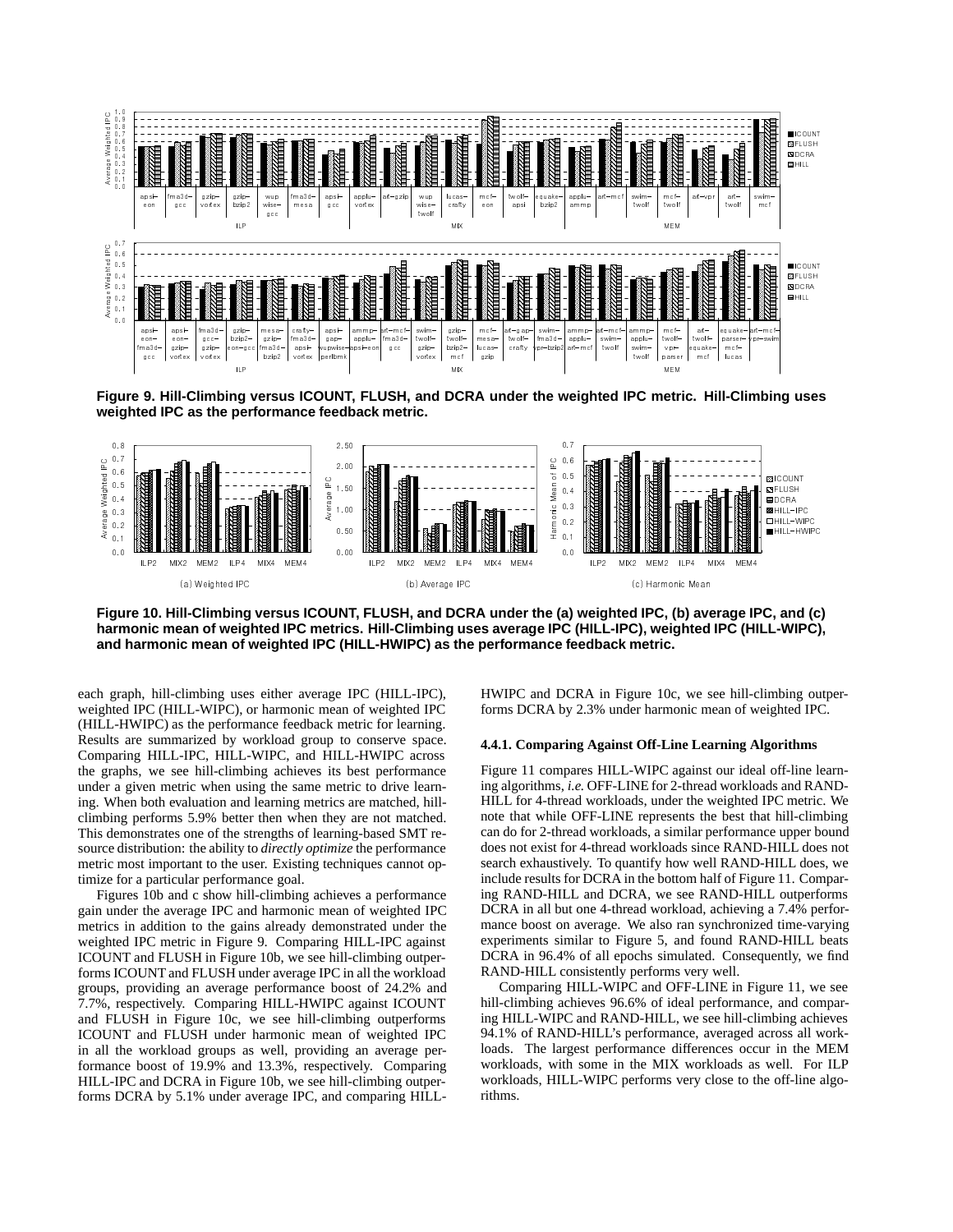

**Figure 11. Comparison of HILL-WIPC and OFF-LINE for 2-thread workloads (top graph). Comparison of DCRA, HILL-WIPC, and RAND-HILL for 4-thread workloads (bottom graph).**

To gain further insight, we compared the time-varying behavior of HILL-WIPC and OFF-LINE across all of the 2-thread workloads. Figure 12 illustrates 5 representative cases across all of the epochs. This data was generated by running synchronized experiments using the methodology from Section 3.3. However, instead of synchronizing existing techniques to OFF-LINE (Figure 5), we synchronize OFF-LINE to HILL-WIPC. Each graph in Figure 12 plots the partitioning found for the integer rename registers (the integer IQ and ROB are partitioned proportionally) by HILL-WIPC ("+" symbols) and OFF-LINE (white dots) as a function of epoch ID. In addition, for every epoch, we plot the weighted IPC for all possible partitionings (these are visited by OFF-LINE's exhaustive search) using a gray scale: lighter shades represent lower performance while darker shades represent higher performance. Hence, by following the change in gray scale along any vertical line, we can determine the shape of the performance hill within the corresponding epoch.

Figure 12a shows the *temporally-stable* (TS) case. In TS, OFF-LINE partitioning doesn't change over time, and there are no bottlenecks that limit hill-climbing's movement; hence, after a short time, hill-climbing reaches the best partitioning and remains there to enjoy the highest possible performance. Figure 12b shows the *spatially-stable* (SS) case. In SS, OFF-LINE partitioning changes rapidly over time, so fast that hill-climbing cannot track it. As a result, hill-climbing settles in between the fluctuating best partitionings. However, in Figure 12b, the different best partitionings perform similarly, as indicated by the "band" of similar gray scales that encompass the best partitionings. In other words, these are wide hills, and have a large hill-width<sub>*N*</sub> value (see Section 3.3.1). Hence, HILL-WIPC and OFF-LINE achieve similar performance even though hill-climbing cannot find the absolute best.

Figure 12c shows the *temporally-limited* (TL) case. In TL, OFF-LINE partitioning is stable over relatively short periods of time, experiencing sudden large changes occasionally. For example, Figure 12c shows a long period of low performance followed by a short period of high performance. Hill-climbing effectively tracks the best partitioning in the low-performing period due to

its long duration. When the best partitioning changes, it does not remain stable long enough for hill-climbing to adjust; hence, hill-climbing misses significant performance opportunities during the high-performing period. The TL case illustrates the limitations of finite learning time in hill-climbing. Figure 12d shows the *spatially-limited* (SL) case. In SL, OFF-LINE partitioning is relatively stable over time; however, there are multiple peaks, as indicated by the multiple bands of non-monotonically varying gray scales. Hill-climbing gets "stuck" on one of the non-maximal peaks, again missing performance opportunities. The SL case illustrates the limitations of local maxima in hill-climbing.

Finally, Figure 12e shows the *jitter-limited* (JL) case. In JL, OFF-LINE partitioning is relatively stable. Furthermore, in Figure 12e, there is a single maximal peak (*i.e.*, no local maxima). However, hill-climbing has trouble moving towards the best partitioning because of inter-epoch jitter. Although the positive gradient within each epoch always points towards the maximal peak, inter-epoch jitter creates transient positive gradients *between* epochs that temporarily point away from the maximal peak. These bogus gradients fool the hill-climber, causing it to reverse course occasionally and move away from the best partitioning.

In Figure 11, we label each of the 2-thread workloads with the case(s) from Figure 12 that dominate the workload's time-varying behavior in the row marked "Observed behavior." Figure 11 shows HILL-WIPC closely matches OFF-LINE in TS and SS workloads, where hill-climbing finds very good partitionings. Fortunately, SS is quite common, allowing HILL-WIPC to perform well in many workloads. In contrast, Figure 11 shows a noticeable performance difference between HILL-WIPC and OFF-LINE in TL, SL, and JL workloads, where hill-climbing has trouble finding good partitionings. Interestingly, SL appears in only one workload, art-mcf. Further investigation revealed that local maxima do occur in many of our workloads; however, they rarely *persist* at the same partition setting for more than 3 or 4 epochs. We find there is some level of jitter in all our workloads that allows the hill-climber to escape from local maxima.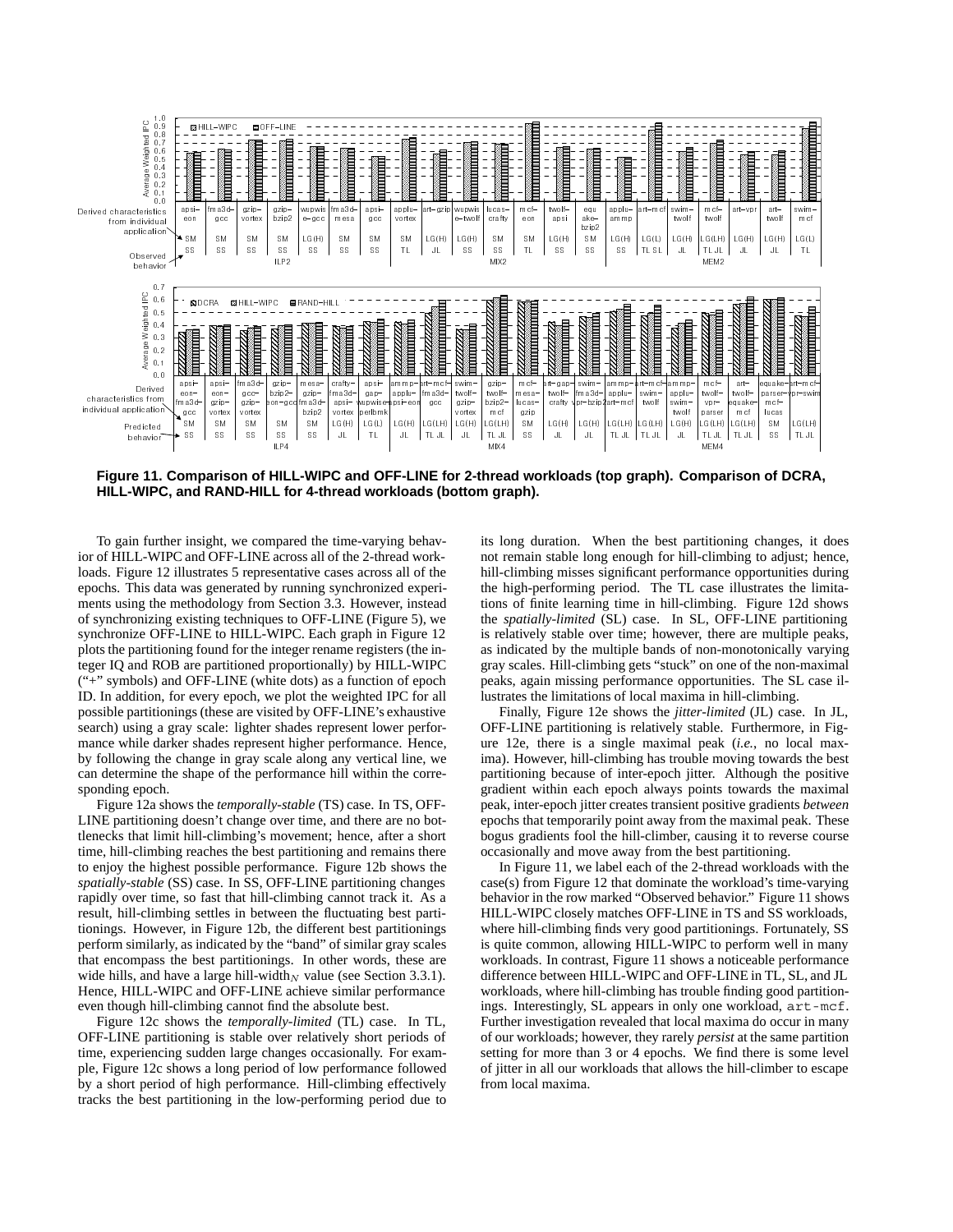

**Figure 12. Five representative time-varying behaviors of HILL-WIPC and OFF-LINE from the 2-thread workloads: (a) temporally-stable (TS), (b) spatially-stable (SS), (c) temporally-limited (TL), (d) spatially-limited (SL), and (e) jitter-limited (JL).**

#### **4.4.2. Per-Application Analysis**

Unfortunately, we cannot perform Figure 12's analysis in the 4 thread workloads due to the intractability of simulating OFF-LINE for more than 2 threads. In this section, we *predict* the 4-thread workload behaviors by analyzing individual applications.

Two application characteristics affect hill-climbing performance: *resource requirement* and its *time variation*. We quantify resource requirements for our benchmarks by executing them on the SMT simulator stand-alone (without other threads), and measuring IPC as we vary the number of integer rename registers from 100% down to 10%. In the column labeled "Rsc" in Table 2, we report the number of integer rename registers needed to achieve 95% of the maximum single-thread performance for each benchmark. Then, in the column labeled "Rsc" in Table 3, we report the sum of the per-application integer rename register requirements across each workload. This estimates each workload's resource requirement to perform "well." To quantify resource requirement time variation, we perform the same experiment, but we record the resource requirement periodically–every 64K cycles–and identify changes between epochs. This analysis reveals 3 behaviors: highfrequency variation (a change every 1 or 2 epochs), low-frequency variation (a change after several epochs), or no appreciable time variation. Each benchmark's time variation behavior is indicated in the column labeled "Freq" in Table 2.

For the 2-thread workloads in Figure 11, we label each workload at the row marked "Derived characteristics from individual application" based on its composite application characteristics. Workloads whose resource requirements are  $\leq 256$  are small, labeled "SM;" workloads whose resource requirements exceed 256 are large, labeled "LG." Large workloads are further labeled with "H" or "L" whenever a high-frequency or lowfrequency benchmark, respectively, participates in the workload. We find good correlation between the labels and workload behaviors. Small workloads (SM) almost always exhibit SS behavior. These workloads "fit" within the SMT's 256 rename registers and 512-entry ROB. Such resource slack leads to similar performance between widely varying partitionings, as in Figure 12b. In contrast, large workloads exhibit either TL or JL behavior. We find high-frequency workloads (LG(H)) exhibit JL behavior because the frequent inter-epoch resource requirement changes cause the jitter in Figure 12c; we find low-frequency workloads (LG(L)) exhibit TL behavior because the periodic resource changes in mcf (the only "Low" benchmark in Table 2) lead to the TL case in Figure 12c. Exceptional cases include wupwise-gcc, wupwisetwolf, twolf-apsi, and applu-ammp, which are large (LG) but exhibit SS behavior. After close examination, we found wupwise, apsi, and applu are insensitive to partitioning across a wide range of partition settings. Even in small partitions, these benchmarks achieve close to 90% of their maximum single-thread performance. Hence, they effectively have smaller resource needs then indicated in Table 2.

We label the 4-thread workloads in Figure 11 at the row marked "Derived characteristics from individual application" in a similar fashion. We choose the SM or LG labels based on resource requirements from Table 3. However, instead of using the 256 threshold, we increase the threshold to 400 to reflect the larger number of threads in each workload. Then, we add the time variation labels ("H" and "L") to large workloads based on the participating benchmarks. Finally, from the "Derived characteristics from individual application" labels in Figure 11, we *predict* the workload behavior in the row marked "Predicted behavior:" SM workloads yield SS behavior, LG(H) workloads yield JL behavior, and LG(L) workloads yield TL behavior. We find the predicted